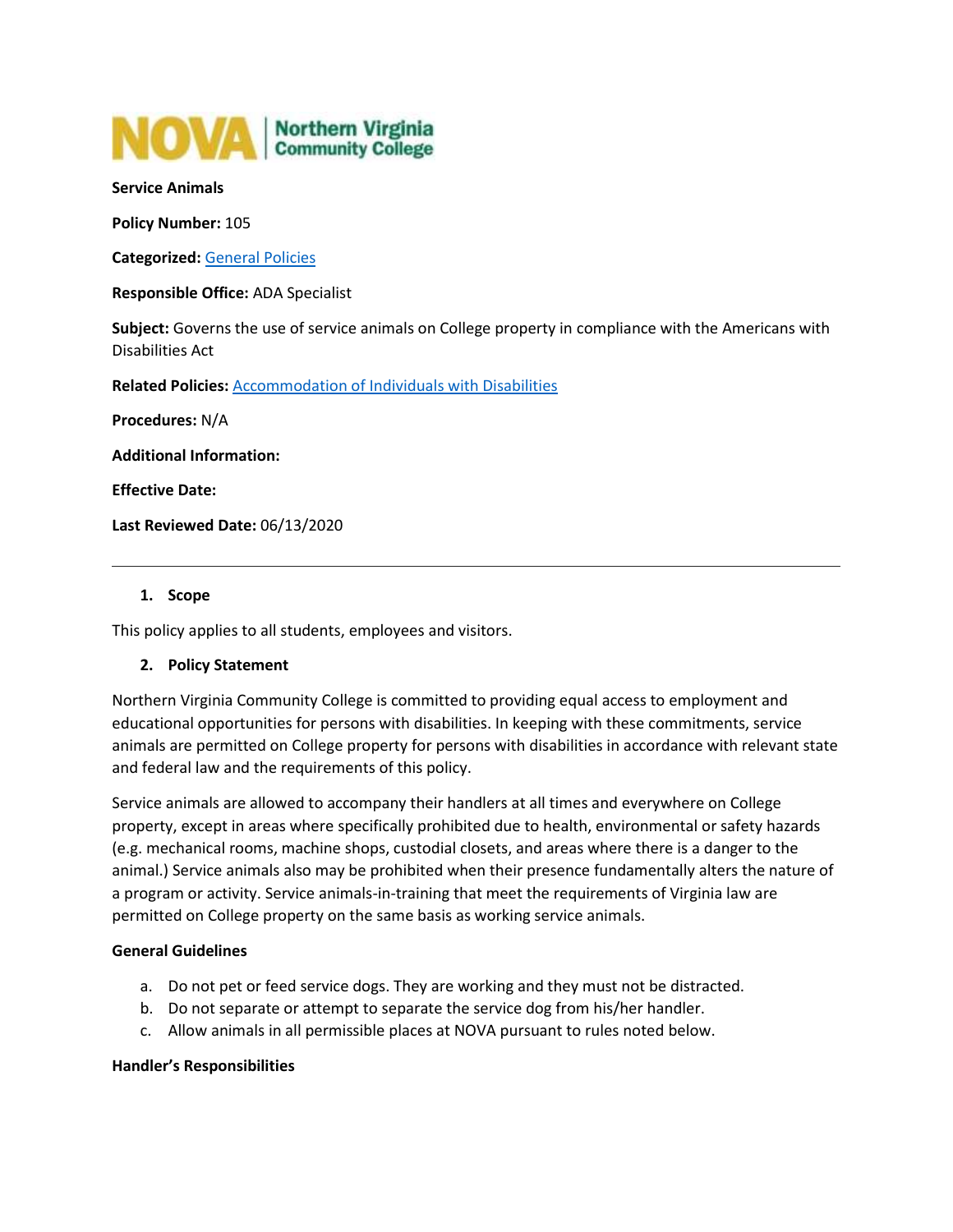- a. Handlers are encouraged, but not required, to register their service animal or service animal intraining with the Disabilities Counselor at their campus.
- b. Service animals and service animals in-training must be harnessed, leashed, or tethered, unless these devices interfere with the animal's work or the individual's disability prevents using these devices. In that case, the handler must maintain control of the animal through voice, signal, or other effective controls.
- c. Handlers must make sure that all requirements for the presence of a service animal or service animals in-training are met. All service animals and service animals in-training must be in good health. Current vaccinations and identity tags must comply with Virginia and county specific requirements.
- d. Handlers accompanied by service animals must follow local ordinances regarding animal feces. If a handler with disabilities cannot pick up the dog's feces, he/she must make arrangements for cleaning up after the dog.
- e. Handlers are responsible for their animal's behavior. If the accompanying animal exhibits unacceptable behavior, including aggression when not being provoked, the handler is expected to employ proper training techniques to correct such behavior.

## **Faculty and Staff Responsibilities**

- a. When in doubt about whether a dog is either a service animal or service animal in-training, NOVA employees can only ask the following two questions of the person with custody of the animal:
	- 1. Is the dog a service animal required because of your disability or a service animal intraining?
	- 2. What job or task has the dog either been trained or is being trained to perform?
- b. NOVA faculty and staff cannot request medical documentation, ask about the person's disability, request an identification card, proof of training, or ask the person to make the dog perform the activity for which it either trained or in the process of being trained to perform. If after asking the two permissible questions a NOVA employee still has concerns about the animal in question, the employee should contact Campus Police.
- c. NOVA faculty/staff shouldn't consider allergies or fear from others as an excuse to deny access or refuse to provide a service to a person accompanied by a service dog. When a person who is allergic to dog dander and a handler with a service animal must spend time in the same room or facility, they both should be accommodated by assigning them, if possible, to different locations within the room or different rooms in the facility.

# **Conflicting Disabilities**

Persons with medical condition(s) that are affected by animals (e.g. respiratory diseases, asthma, severe allergies) should contact Disability Support Services or the ADA Coordinator if they have a health or safety related concern about exposure to a service animal. The individual with the medical condition will be asked to provide sufficient information to identify the condition or disability and the need for an accommodation. The College will consider the needs of both individuals in seeking an efficient resolution.

### **Reasons for Removing a Service Dog from College Property**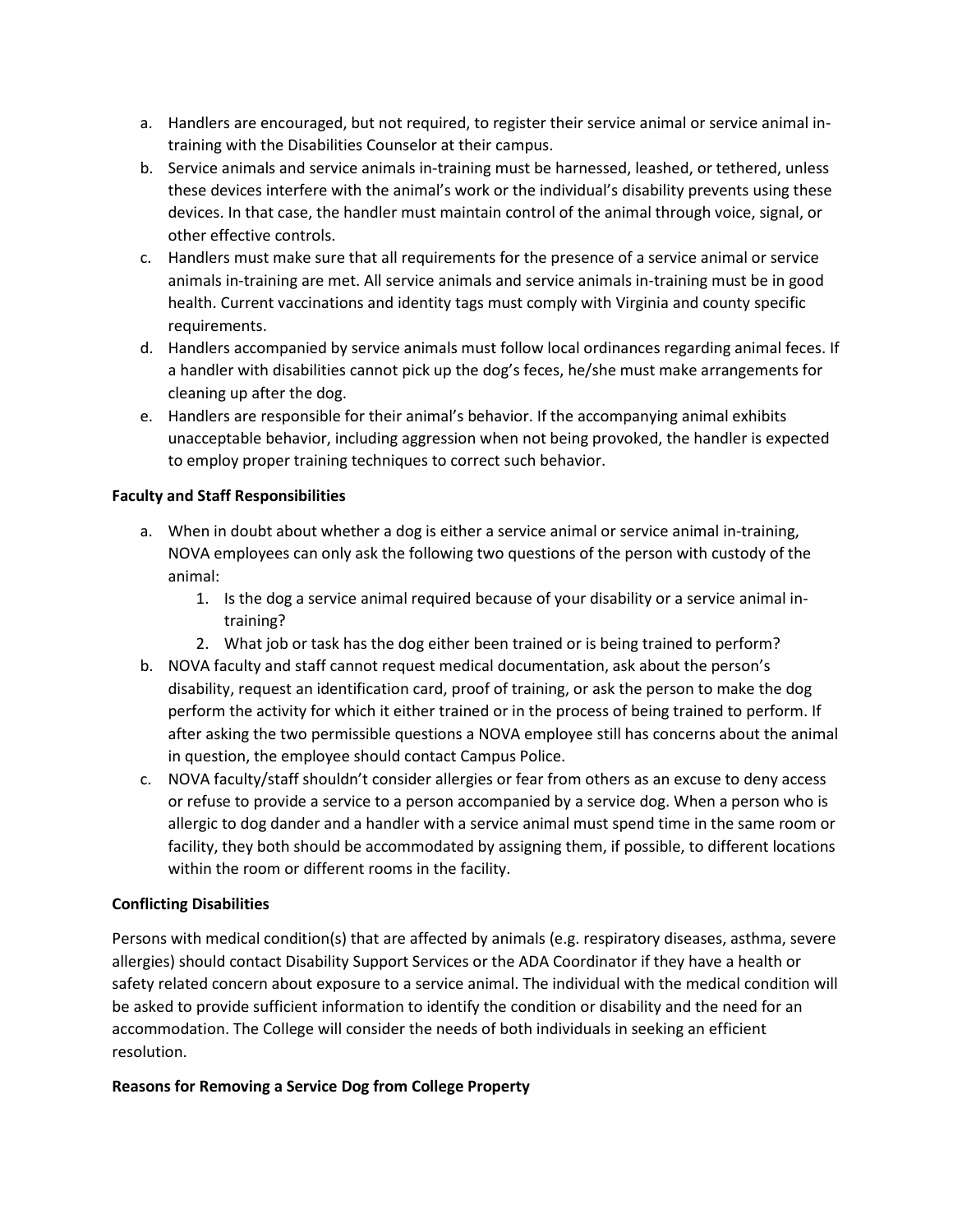- a. Illness. Sick animals are not allowed in public spaces and therefore the animal's handler will be asked to remove any sick animal from NOVA's campus.
- b. Disruptions. If a service animal presents disruptive behavior such as barking, running around, showing unprovoked aggression or bringing attention to itself, handlers may be asked to remove the animal from the classroom or premises until the handler takes measures to correct such behaviors.
- c. Uncleanliness. Custodians with animals that are not clean and/or bedraggled may be asked to leave the NOVA campus.

## **Service Animals in Training**

Service animals in training are permitted in public areas on College property on the same basis as working service animals, provided that all of the following Virginia law conditions are met (Va. Code Section 51.5-44):

- a. The dog is at least six months of age;
- b. The dog is on a leash and in a harness, backpack, or vest identifying the dog as a Service Animalin-training,; and
- c. The dog is accompanied by an experienced trainer.
- d. The trainer must be a) wearing a jacket identifying the specific Service Animal organization they represent or b) be part of a three-unit Service Animal team, comprised of the trainer, the Handler and the Service Animal-in-training for on-going training in public areas only.

### **Emotional Support Animals**

- a. Emotional support animals that are leashed, tethered or being held under the control of a custodian are permitted in outdoor areas on NOVA's campuses and around NOVA's facilities. Custodians of emotional support animals must abide by all rules required under the laws of Virginia and local ordinances.
- b. Emotional support animals are not permitted inside of NOVA's buildings and facilities except for purposes of an animal's participation in instructional programs such as the veterinary technology program or where the animal has been approved as a reasonable accommodation for a disability in accord with standard procedures for requesting such accommodations.

### **Complaints**

- a. Any student who is not satisfied with a decision made concerning a purported service animal or service animal in-training or emotional support animal may file a written complaint using NOVA's Student Grievance Procedures.
- b. Any employee with a disability who is not satisfied with a decision made concerning a purported service animal or service animal in-training or emotional support animal may file a complaint under the College's discrimination complaint procedures.

# **3. Definitions**